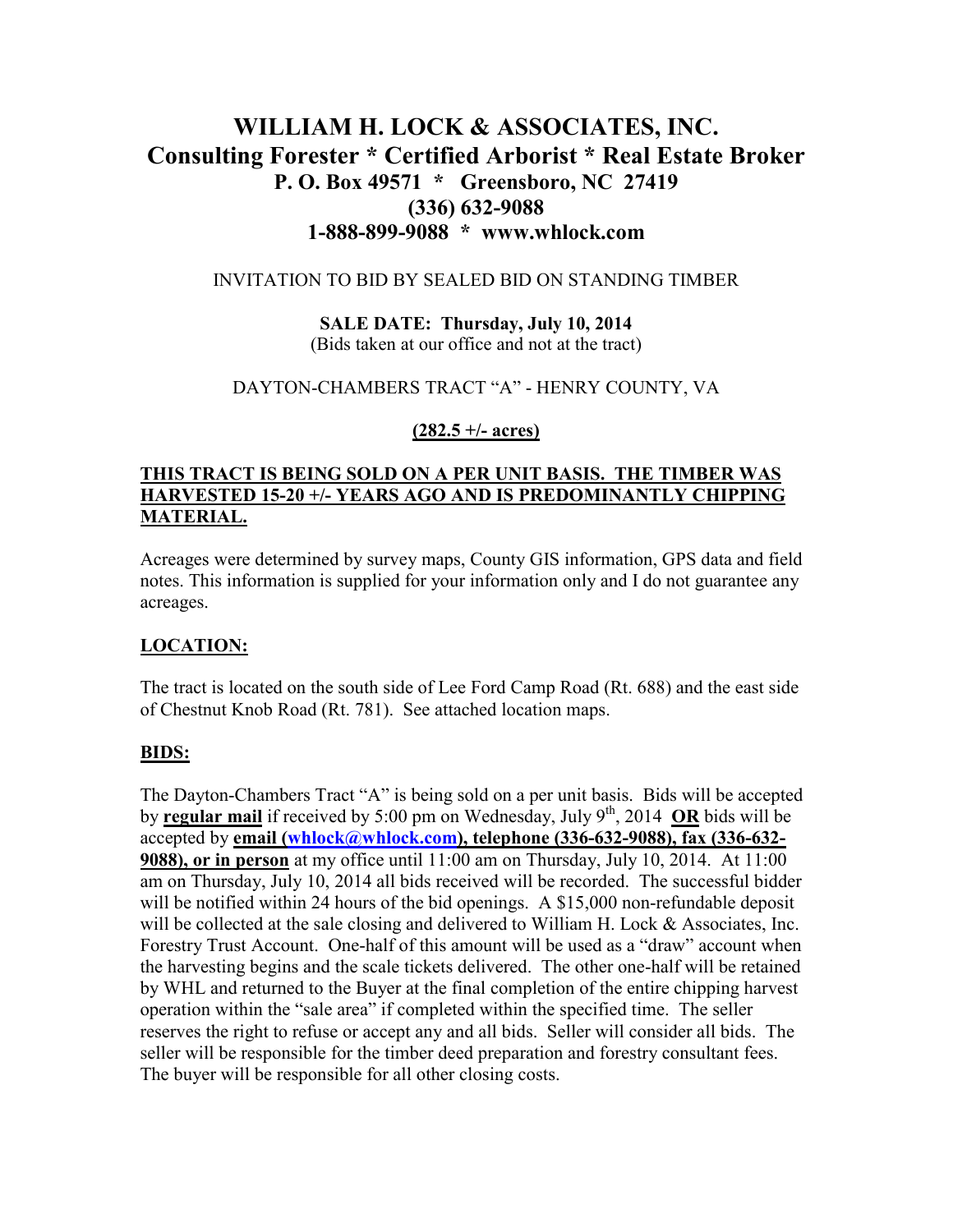Page Two Dayton-Chambers Tract "A" - Timber Sale July 10, 2014

Bids should be submitted as follows:

| Pine/Hardwood Chips (blended price)                                 | Ton  |
|---------------------------------------------------------------------|------|
| Pine Sawlogs $(10'-16)$ ; 7" top)                                   | Ton  |
| Pallet Logs $(10^{\circ}6^{\circ} - 14^{\circ}6^{\circ})$ ; 7" top) | 'Ton |
| Grade Hardwood Logs $(10'-16)$ ; $10''$ top)                        | Ton. |
| Mixed Hardwood Logs $(10'-16'; 12"$ top)                            | Ton  |

# **PLACE OF SALE:**

The timber sale will be held at the office of William H. Lock & Associates, Inc. in Greensboro, NC. The office address is 375 S. Swing Road, Greensboro, NC 27409. Telephone and Fax: 336-632-9088; Email-whlock@whlock.com

# **CONDITIONS OF SALE**:

1. The Buyer shall have until November 31, 2015 to cut and remove all trees and timber within the "Sale Areas". Buyer must utilize a whole tree chipping operation in the harvesting of this tract. The sale boundaries and creek buffers have been marked with pink flagging. No flagged trees marking the sale boundaries and no trees outside the flagged boundaries are to be harvested. The creek buffers are considered "no-cut" zones.

2. The Buyer may access the tract from Lee Ford Camp Road (Rt. 688) and/or Chestnut Knob Road (Rt. 781). Any access routes will need to be installed and/or maintained according to all Virginia Best Management Practices. All existing roadways must be left in similar condition, reasonable wear and tear accepted, at the completion of the harvesting operation. Call W.H. Lock if questions concerning access routes.

3. A \$15,000 non-refundable deposit will be collected at the sale closing and delivered to William H. Lock & Associates, Inc. Forestry Trust Account. One-half of this amount will be used as a "draw" account when the harvesting and scale tickets begin. The other one-half will be retained by WHL and returned to the Buyer at the final completion of the entire chipping harvest operation within the "sale area" if completed within the specified time.

4. The Buyer is responsible for maintaining a clean site. No equipment parts, trash, tires or other debris shall be left on the property as a result of the harvesting operation. It shall be the Buyer's responsibility to clean up any hazardous material or chemical waste spills including but not limited to Diesel Fuel, Hydraulic Fluid, Machine Oil, and/or Gasoline upon the subject property if they resulted from the harvesting operation. Responsibility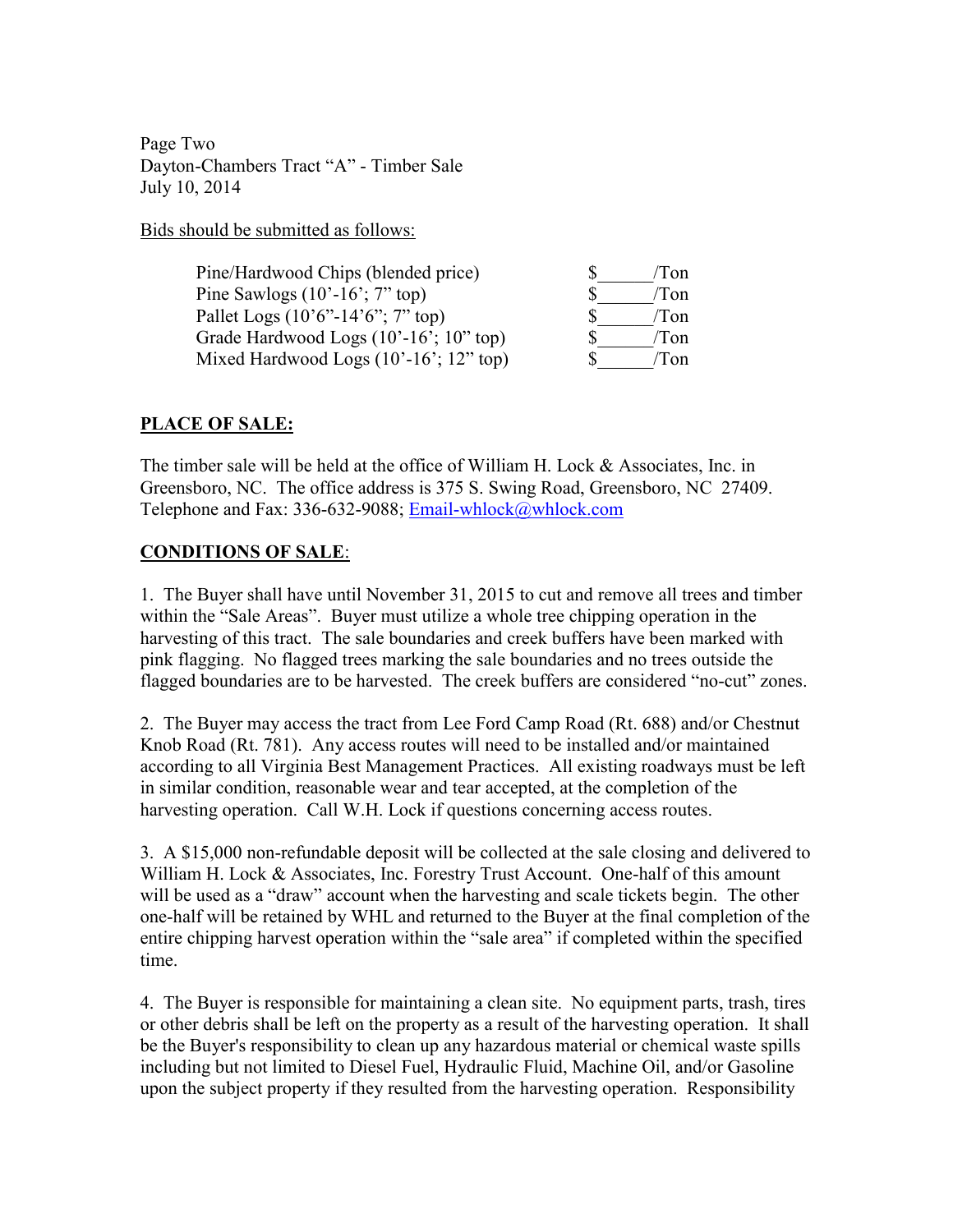Page Three Dayton-Chambers Tract "A" - Timber Sale July 10, 2014

will include any required remediation including but not limited to the removal of contaminated soils. Deck sites, loading sites, and/or truck parking areas must be free of logging debris, smoothed when completed, and re-seeded at the completion of the harvesting operation.

5. The Buyer is responsible for following all Federal, State, and local regulations regarding timber harvesting activities. Buyer is responsible for harvest notification required under Virginia law and for obtaining any other necessary permits or licenses required for timber harvesting. All logging operations must conform to Virginia Best Management Practices. In the event that a non-compliance situation is identified on the tract as a result of the harvesting operation, William H. Lock & Associates, Inc. will have the express right to suspend the harvesting operation until the situation is brought into compliance. No trees or other logging debris shall be left in or across the property boundary, sale cutting lines or access roads.

6. All property lines and corners are marked with pink flagging. No flagged trees denoting the property and/or sale boundary shall be cut and no trees outside the boundary lines shall be cut. If trees marking the property lines or sale boundary are cut, Virginia timber trespass laws may apply. No trees shall be cut to fall on a neighboring landowner's property or where potential damage may occur. If existing marked property corners are damaged or removed as a result of the harvesting operation, Buyer agrees to replace the markers at the correct surveyed location at their own expense.

7. Buyer agrees to notify William H. Lock & Associates, Inc., P. O. Box 49571, Greensboro, NC 27419 at least 3 days in advance of the beginning of the harvesting operation and at least 3 days in advance of the completion of the harvesting operation. Telephone numbers are Office: (336) 632-9088. The buyer and/or logger must complete a pre-harvest inspection with WHL & Associates prior to beginning any logging activity.

8. Seller reserves the right to require the termination of all timber harvesting in the event that weather conditions cause the land to become so wet that continued logging will cause excessive site damage and rutting. Seller agrees to extend the cutting time automatically for the number of days of required termination if he exercises this item. If work is allowed to continue during wet weather conditions, Buyer agrees to repair any excessively rutted areas.

9. The Buyer shall indemnify and hold harmless the Owner, his agent or assigns, from any and all liability and any and all loss, including attorney's fees and other reasonable expenses incurred, arising from the operations, activities, or omission of Buyer incident or related to this contract or upon the Sale Area, including such liability or loss caused by acts of omissions of Buyer's employees, contractors, sub-contractors, employees of